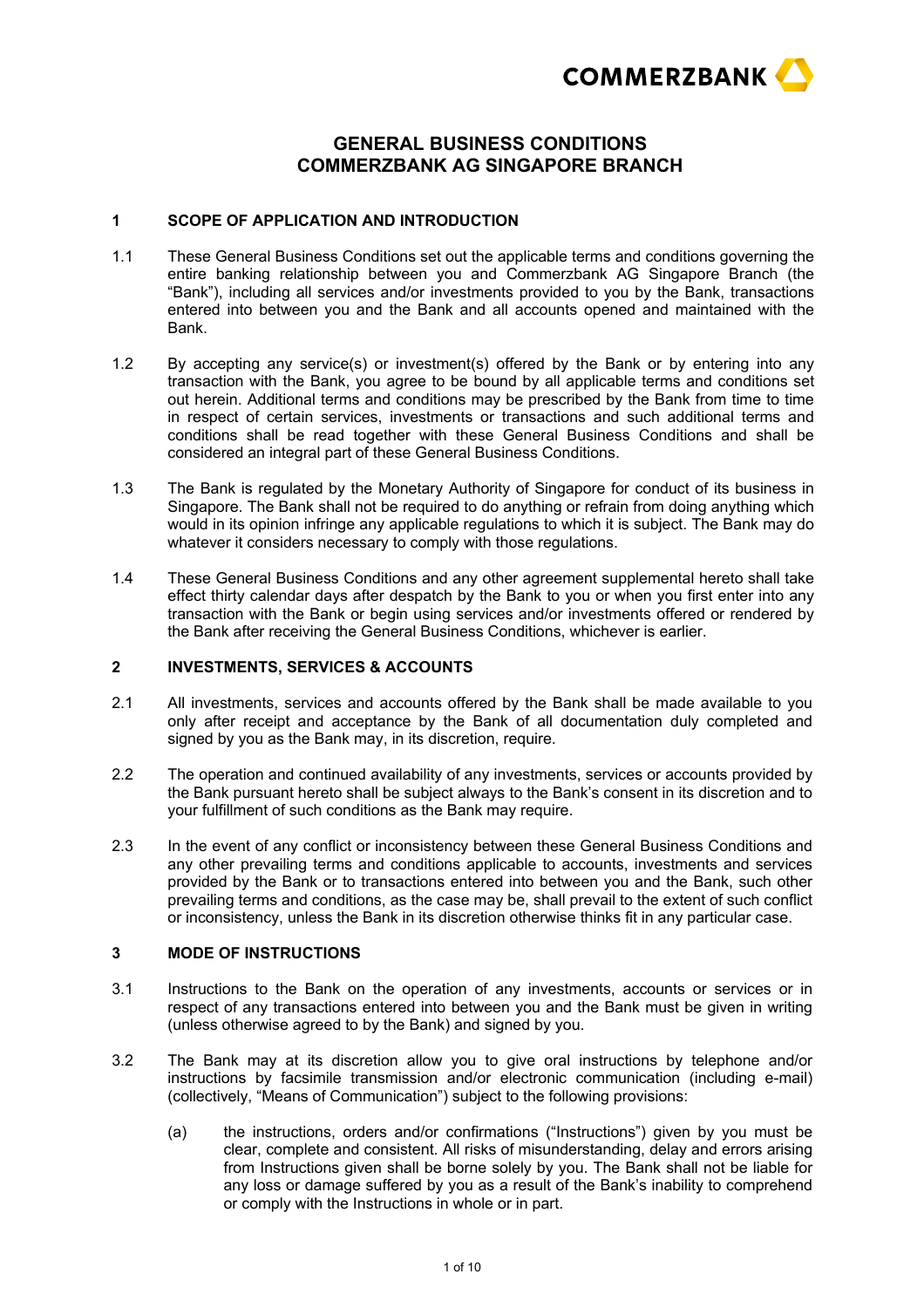

- (b) the Bank shall fully rely on the Instructions given by any Means of Communication without making any independent inquiry or verification as to the correctness, authenticity, genuineness, validity and completeness thereof; regardless of from where, whom or which telephone or facsimile machine such Instructions may have been given and in the case of Instructions given by facsimile transmission, regardless of by whom or by what means the actual or purported facsimile signature(s) is applied to the relevant Instruction and sent, if such facsimile signature(s) in the opinion of the Bank resemble(s) the certified specimen signature(s) of the authorised signatories set out in the list of authorised signatories furnished to the Bank by you.
- (c) the Bank shall be entitled at its sole discretion, without giving any reason and without any liability whatsoever on its part, to decline or refuse to act on any Instructions given by any Means of Communication and the Bank shall inform you of such refusal as soon as practicable thereafter.
- (d) all risks of misunderstanding, discrepancies or errors arising from any Instructions given by any Means of Communication shall be borne solely by you.
- (e) the Bank makes no representations or warranties as to the security of any information or Instructions transmitted to or by the Bank through such Means of Communication. The Bank shall not be responsible for any loss of security or information regarding the Instructions and/or your account transmitted through such Means of Communication or for any breach of confidentiality thereof. You are advised in particular not to send confidential information through the Means of Communication.
- (f) the Bank reserves the right to obtain from you, whether before or after the execution of any oral Instructions by telephone, written confirmation of such Instructions. In the event of any discrepancy between oral Instructions by telephone and the subsequent written confirmation from you, the Bank's record of the oral Instructions by telephone shall prevail.
- (g) the Bank may at its discretion, but is not obliged to, send a written confirmation of Instructions received through any Means of Communication to you after the execution of such Instructions.
- (h) You fully and irrevocably acknowledge that it is in the nature of telecommunication and/or electronic services that Instructions given through any Means of Communication may not be received by the Bank or reception may be delayed or may not be properly received by the Bank due to reasons and/or factors whether within the Bank's control or otherwise. Further, such Instructions may be read or made known to unauthorised persons and are susceptible to fraud and/or forgery. You fully and irrevocably acknowledge and accept all the risks and potential risks of whatever nature and extent (in each case whether or not known, made known or foreseeable by you and/or the Bank) associated with the Instructions given by any Means of Communication including but not limited to the risks specified herein.
- (i) You shall indemnify and keep indemnified the Bank, its officers and employees and agents against all claims, proceedings, actions, damages, costs or other liabilities incurred or suffered by them in connection with the Bank executing any Instructions received through any Means of Communication, including without limitation; (i) any such Instructions being subsequently discovered to be unauthorised or negligently made or otherwise invalid for any reason whatsoever; or (ii) any errors or omissions in the Instructions or delay in the reception of the Instructions, and you hereby irrevocably confirm and agree to bear full responsibility and shall not hold the Bank liable for all losses, damages, costs and expenses suffered by you pursuant to the Instructions given by any Means of Communication.
- (j) all Instructions received by the Bank after the Bank's close of business or on a day which is not a Business Day shall be deemed to have been received on the next Business Day. "Business Day" shall mean a day, other than a Saturday, Sunday or public holiday, on which banks are open for business in Singapore.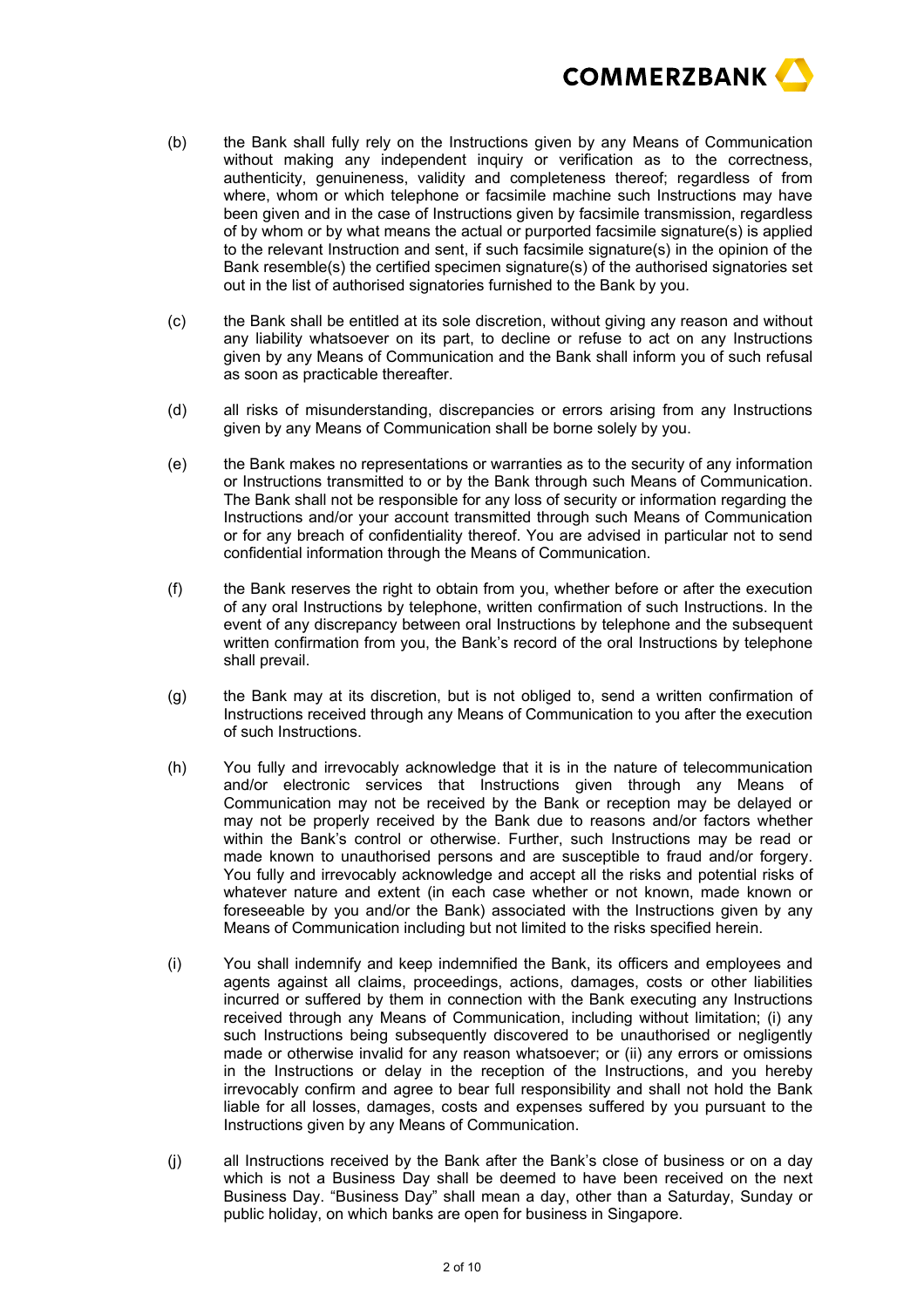

- 3.3 The Bank shall be entitled (but not obliged) to record all telephone conversations and other verbal communications with you. Such recordings or transcripts thereof may be used by the Bank as evidence in any dispute that may arise between you and the Bank. The Bank is not obliged to keep or maintain copies of such recordings or transcripts. Any failure by the Bank to make, store, retain or produce any one or more of such recordings shall not give rise to any adverse inferences against or otherwise prejudicial to the Bank.
- 3.4 All Instructions from you shall be effective until countermanded by notice which is received before the Bank has acted on the instruction in question.

# **4 BEST EXECUTION & ORDERS**

- 4.1 The Bank shall provide best execution whenever executing any order (as required by applicable regulations) with or for you. The Bank shall take reasonable care to establish the best price available which will allow fulfillment of your order and then, unless the circumstances require that the Bank does otherwise to protect your best interests, the Bank shall deal at that price.
- 4.2 The Bank shall use all reasonable endeavours to execute your orders as soon as reasonably practicable, but shall be under no liability for any loss or expense incurred by reason of any change in market conditions before the particular transaction can be executed. The Bank may postpone execution of an order if it believes on reasonable grounds that it is in your best interests to do so.
- 4.3 The Bank may combine your order with orders of other customers, where the Bank reasonably believes that to do so is in the overall best interests of its customers. Combining orders with those of other customers could result in you obtaining on some occasions a more favourable price, and on others a less favourable price, than if your order had been executed separately.
- 4.4 Market conditions may not permit an aggregated order to be executed at once or in a single transaction. The Bank may therefore execute it over such period as the Bank deems appropriate and the Bank may report to you a volume weighted average price for a series of transactions so executed instead of the actual price of each transaction.

#### **5 FEES, CHARGES, SETTLEMENT, CLEARING & LIENS**

- 5.1 The Bank may impose such fees and charges at such rates as the Bank may from time to time prescribe. Interest shall accrue on any sum(s) outstanding or owing by you at any time to the Bank and be calculated and payable at such rate or rates and shall be compounded in such manner as determined by the Bank.
- 5.2 The Bank shall be entitled to debit your account with the Bank for any fees and/or charges from time to time owed by you to the Bank. The Bank shall also be entitled to debit your account for interest on overdraft or outstanding fees and/or charges owed by you to the Bank at the Bank's current applicable rate from time to time. Such rights may be exercised by the Bank without notice to you and notwithstanding that the credit balance of your account with the Bank may be denominated in a different currency and you hereby authorise the Bank to effect any necessary conversion of currency at the Bank's own rate of exchange then prevailing.
- 5.3 All sums, fees and charges payable by you to the Bank shall be paid in the currency specified by the Bank in freely transferable and immediately available funds. If any amount becomes due on a day which is not a Business Day, the due date of such payment shall be extended to the next Business Day, unless such Business Day is in a new calendar month. In that case, such payment shall be made on the immediately preceding Business Day.
- 5.4 All payment obligations of the Bank to you are conditional upon you having discharged your payment obligations to the Bank. The Bank will not be obliged to pay any amount due to you on the relevant due date for payment until and unless you have fully paid the Bank amounts due and payable to the Bank on or before such date.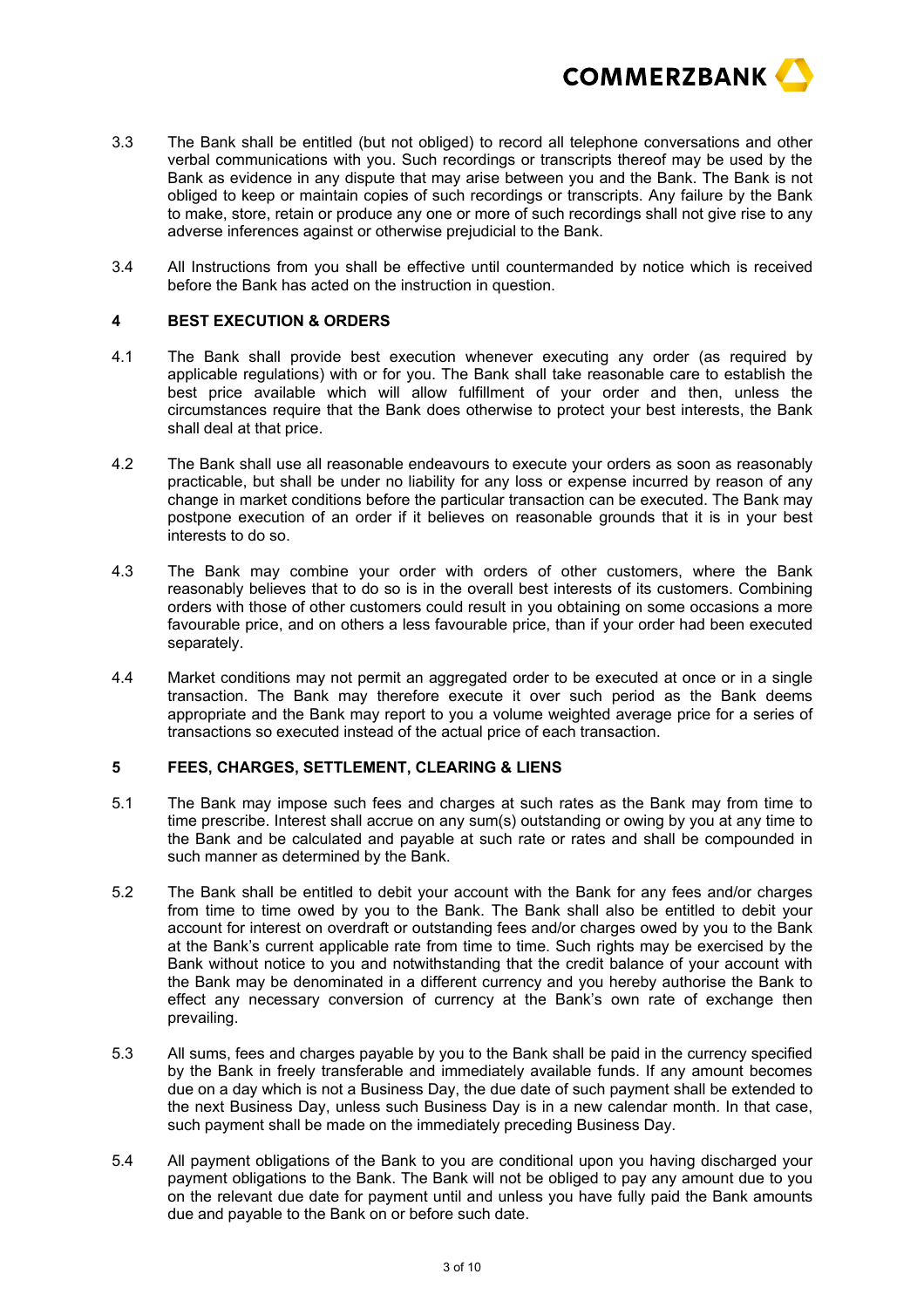

- 5.5 Unless the Bank expressly agrees to the contrary in any particular case or market practice otherwise requires, all amounts of every kind which are payable by you to the Bank, and vice versa, will be payable on a delivery versus payment basis. However, the Bank may at its discretion execute settlement with you on a net basis.
- 5.6 The Bank has a general lien on accounts of any nature and on any goods or documents of any nature of yours which are or will become in the possession of the Bank. The Bank is authorized to consolidate and block your accounts or to retain funds therefrom to compensate or satisfy the Bank for any liabilities in respect of any of your other account with the Bank either in foreign or local currency.

## **6 EXCLUSION FROM LIABILITY & INDEMNITY**

- 6.1 Notwithstanding anything in these General Business Conditions, the Bank shall not be liable for any loss, damage or expense suffered or incurred by you arising from any cause whatsoever through no fault of the Bank, including without limitation the following:
	- (a) any computer or system virus interference, sabotage or any other causes whatsoever which may interfere with any of the Bank's services, or any breakdown or malfunction due to any cause whatsoever, of computer software or equipment whether belonging to the Bank or not, used in connection with any of the Bank's services; and
	- (b) any loss of, destruction to or error in the Bank's records, howsoever caused.
- 6.2 Unless otherwise expressly agreed by the Bank in writing, the Bank does not assume any advisory, fiduciary or similar or other duties to you. The Bank assumes, and relies on the reasonable assumption, that you have taken the necessary independent legal, tax, financial and other advice in relation to any transaction between the Bank and you or effected by the Bank pursuant to an instruction from you.

# **7 REPRESENTATIONS & WARRANTIES**

- 7.1 The Bank has made, will make and/or will continue to make available services, investments and accounts in full reliance of the all representations and warranties from you, including but not limited to the following:
	- (a) you have the power, capacity and authority to own assets and to conduct the business and/or transaction which you conduct and/or propose to conduct;
	- (b) you have the power, capacity and authority to enter into all transactions, and perform and comply with your obligations under these General Business Conditions. These General Business Conditions and any transactions entered into pursuant hereto constitute your valid and legally binding obligations in accordance with its terms.
	- (c) all consents, licences, approvals or authorisations of, exemptions from or registrations with all regulatory or governmental authorities required in connection with or for the performance of your obligations under these General Business Conditions and each transaction entered or to be entered pursuant hereto have been duly obtained, are valid and not revoked at all relevant times;
	- (d) you are not insolvent and will not by virtue of any transactions undertaken with the Bank hereunder become insolvent;
	- (e) you have fully disclosed in writing to the Bank all true facts and information relating to you which you know or should reasonably know and which are material for disclosure to the Bank in the context of these General Business Conditions including without limitation, any material change in your business, assets or financial condition; and
	- (f) you shall notify the Bank immediately upon any change of material particulars as required by the Bank, including partners (where you are a partnership), shareholders, management and its constitutive documents (where you are a corporation).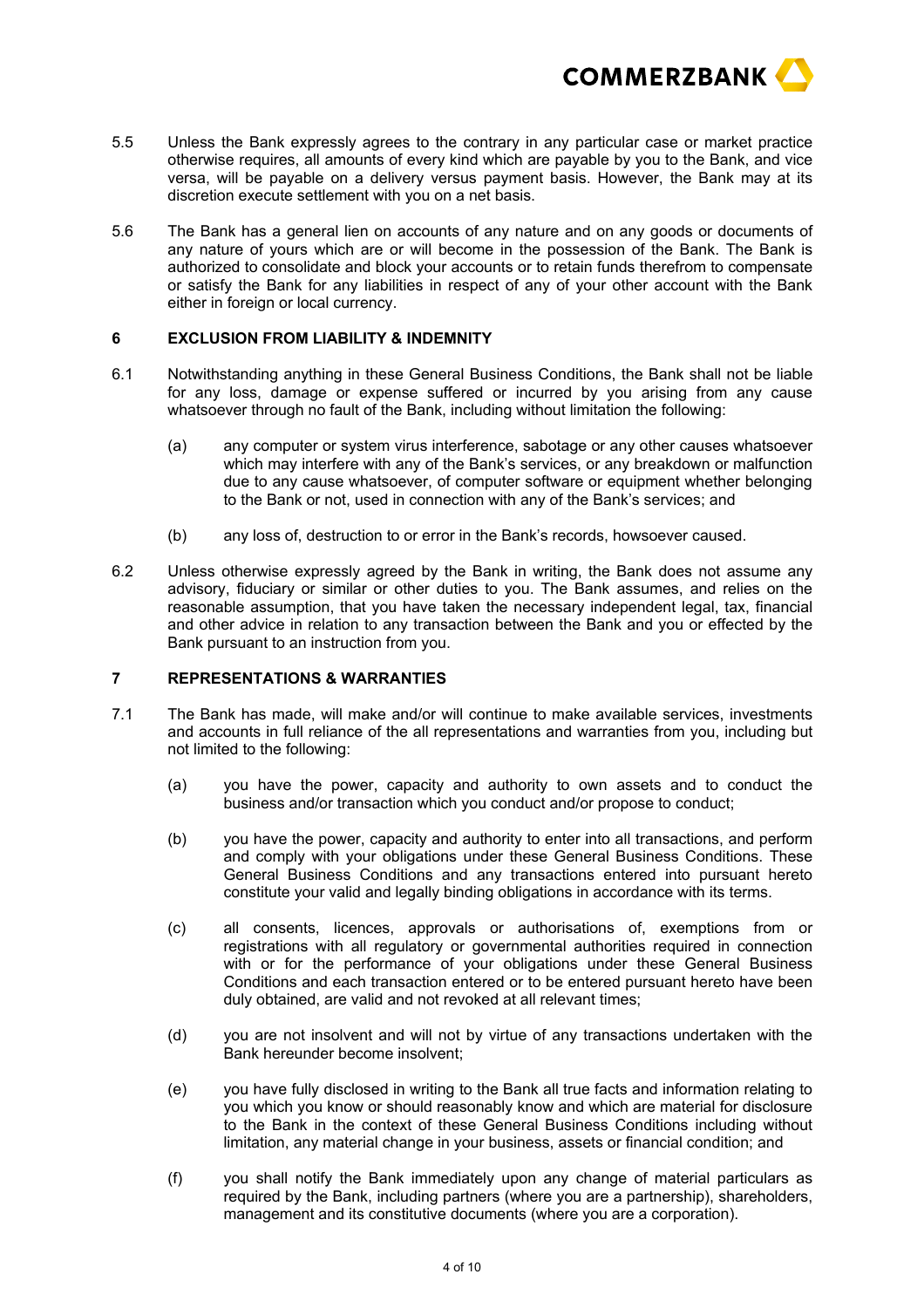

(g) you are entering into all investments and transactions with the Bank as principal and not as agent of any person or entity.

# **8 POWER OF SALE, RIGHTS OF SECURITY OVER YOUR INVESTMENTS AND ACCOUNTS & SET-OFF**

- 8.1 In addition to any other right to which the Bank may be entitled by law, you agree that all your investments and accounts held from time to time with the Bank shall be charged (by way of first fixed equitable charge) as a continuing security for all your liabilities and obligations whatsoever in connection with the services offered by the Bank. The Bank shall not be obliged to deliver such investments to you, or to your order, or to act on your instructions in relation thereto, until we are satisfied that all your liabilities and obligations to the Bank are absolutely discharged.
- 8.2 The Bank may cancel, close out, terminate or reverse all or any contracts or open positions or sell or otherwise dispose of your investments as the Bank sees fit, without prior reference to you and without responsibility for any loss or diminution in price, and take all such other steps as the Bank thinks fit to recover the amount of your liabilities and obligations, subject to any regulations with which the Bank is required to comply with.
- 8.3 Notwithstanding the above and without prejudice to any rights of lien, set-off or combination of accounts the Bank may have as a matter of law or otherwise, the Bank shall be entitled to setoff or apply any obligation owed by you to the Bank against any such obligation owed by the Bank to you, whether actual or contingent, present or future and whether or not arising under the same transaction or contract and regardless of the currency, place of payment or booking office of the obligation. For the purpose of cross-currency set-off, the Bank may convert any obligation at the applicable market exchange rate selected by the Bank in good faith on the relevant date. If an obligation is unascertained, the Bank may in good faith estimate that obligation and set-off in respect of the estimate and shall account to you for any difference in your favour when the obligation is ascertained.

# **9. ACCOUNTS, COLLECTIONS AND DISCOUNTS, BILLS AND CHEQUES**

- 9.1 No accounts may be overdrawn, even temporarily, except by prior arrangement with the Bank. The Bank will not honour any bills of exchange, drafts, cheques, or other items if the account is not in funds or the drawing is not covered by an overdraft facility granted to you. If temporary accommodation is accorded by the Bank, you shall be responsible for the full refund of the amount so overdrawn with interest accrued thereon notwithstanding anything to the contrary expressed or implied in or from any one document, transaction or course of dealing. Overdraft shall in all cases be repayable on demand. A service charge in such amount as the Bank may from time to time determine will be made in respect of such item dishonoured by the Bank by reason of insufficient funds.
- 9.2 Where the Bank makes any collection on any of your cheques, drafts or instruments upon your request, you agree that if credit has been given by the Bank for any such cheque, draft or instrument, such credit shall be conditional and subject to collection and receipt by the Bank of full payment for such cheque, draft or instrument and in the absence of such collection and receipt by the Bank, you agree, upon the Bank's demand, to reimburse the Bank for the amount so advanced. The Bank assumes no responsibility in receiving any items for deposit or collection beyond the exercise of due care. The Bank shall not be liable in anyway whatsoever for the default or negligence of the Bank's duly selected correspondents or for any losses in transit unless caused by the negligence of the Bank. The Bank and any of its agents may accept a draft or credit as conditional payment in lieu of cash settlement of any obligation but your obligation to the Bank will not be discharged until the Bank has duly received payment on such draft or credit.
- 9.3 All cheques deposited are received by the Bank solely as agent for collection, and the Bank assumes no responsibility for any non-payment or losses to you resulting from any inability on the Bank's part to collect, whether resulting from any payment restrictions or any laws or regulations of any country(ies) in which the cheques are cleared/collected, or any strikes, or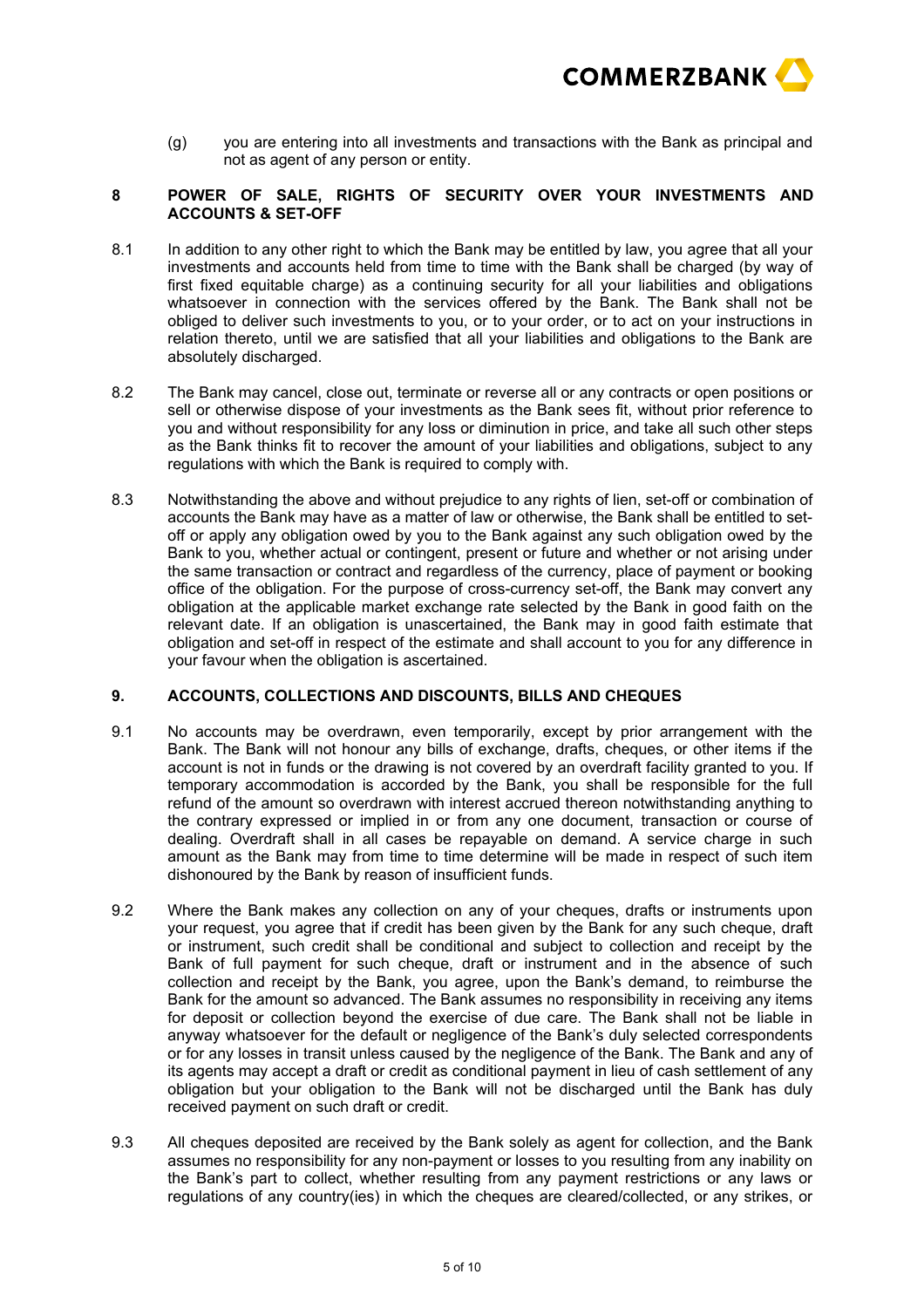

any default, neglect or insolvency of any correspondent or paying bank or financial institution or any agent or sub-agent.

- 9.4 The Bank shall not be liable for paying on counterfeit, mutilated, altered and/or forged cheques whether due to the use of erasable ink, pens or typewriters or any other equipment with built-in erasure features or otherwise or by the use of cheque writers or franking machines or where the counterfeit, alterations and/or forgery cannot be easily detected, or where you have acted or omitted to act in a manner so as to have facilitated such alteration or forgery or use of such counterfeit or mutilated cheques.
- 9.5 In the event that the Bank agrees to enter into discounting arrangements involving or including the purchase by the Bank of bills of exchange and/or other negotiable instruments at your request, you hereby guarantee the full payment at maturity of all bills of exchange or other negotiable instruments discounted or purchased by the Bank under such arrangements and you hereby agree to indemnify the Bank in respect of all moneys, costs, charges, interest (both before as well as after judgment) and expenses incurred by the Bank in connection with such arrangements and to enter into or procure the entering into of such further guarantee(s) and/or indemnity(ies) as the Bank may require in connection therewith. You further agree to waive the requirement for the Bank to give notice of dishonour and/or to note and protest any dishonoured bills of exchange or negotiable instruments to which you are a party and of which the Bank is the holder.
- 9.6 If any cheque, bill of exchange or negotiable instrument in respect of which you are liable to the Bank as drawer, acceptor, endorser or otherwise shall not be paid on the due date, the Bank shall be at liberty forthwith or at any time thereafter to debit your account without prejudice to the rights and remedies of the Bank against you or any other parties under the said cheque, bill or negotiable instrument or other documents and without prejudice to the rights of the Bank to realize any other securities or goods held by the Bank in respect of or in connection with such cheque, bill, negotiable instrument or other documents as security.
- 9.7 Instructions to stop payment of cheques drawn on your account should be in writing with full particulars, such as cheque number, amount, payee, date of issue and such instructions shall not be effective for more than six months from the date of its receipt. The Bank shall in no way be liable for errors, inadvertence or oversight in payment of countermanded cheques, or non-payment, or return of the cheque on presentation, or payment of money by reason of late notification (as determined by the Bank in its discretion).
- 9.8 You accept and agree to the Bank applying the Bank's procedures and market rules prevailing or used at the places of execution in the case of transactions involving securities, foreign exchange, precious metals, bills of exchange and documentary standby letters of credits and other similar undertakings. Such rules include without limitation the relevant versions of the Uniform Customs and Practice for Documentary Credits (UCP 600), the Uniform Rules for Collections of Commercial Paper issued by the International Chamber of Commerce and the International Standby Practices 1998. Each document mentioned above shall include such other versions as the Bank may from time to time advise to you as the same may be amended, supplemented, varied or replaced from time to time.

## **10. SAFE CUSTODY**

- 10.1 Any safe custody investment which the Bank holds on your behalf will be registered and recorded in the name of a nominee or custodian in accordance with the Securities and Futures (Licensing and Conduct of Business) Regulations ("SFR") or any subsequent law or regulation that may repeal, replace or amend the SFR, or in your name. Documents evidencing title to such investments will be held by the Bank or by a custodian or other eligible third party.
- 10.2 Any bearer safe custody investments (other than scrip issued in respect of your registered investments) will be held by the Bank or a custodian or other eligible third party and in accordance with the Singapore Securities and Futures Act (Cap. 289) ("SFA") rules or any subsequent law or regulation that may repeal, replace or amend the SFA. Where investments are in uncertificated form, or otherwise transferable by book entry transfer, they may be held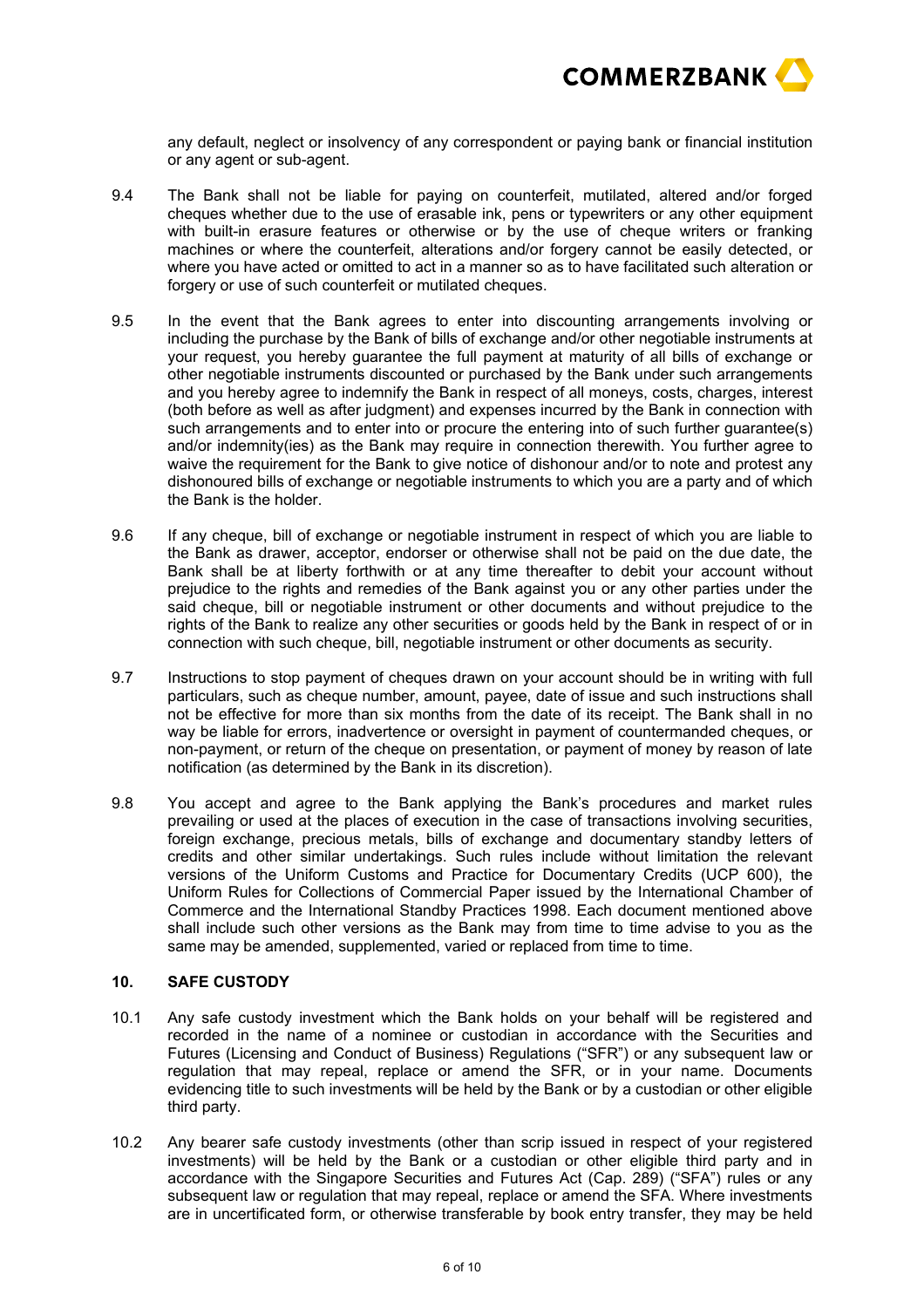

and transferred through any depository or settlement system or any participant in such system. Entitlements to such investments will be separately identifiable from the Bank's or the custodian's investments held and transferred through the same system.

- 10.3 The Bank may engage the services of any custodian, including an associate or any other member of the Bank's group, on any terms that it deems fit.
- 10.4 The Bank accepts the same responsibility for the safe custody obligations of any custodians or their nominees which are associates or otherwise a member of the Bank's group as for the Bank's own acts. However, the Bank shall not be responsible for the obligations of or default by any other custodian.
- 10.5 In certain circumstances, it may be necessary for the Bank to arrange for your safe custody investments to be held in a jurisdiction outside Singapore. In such circumstances, the settlement, legal and regulatory requirements and practices for the separate identification of your investments applying in such jurisdictions may be different from those applying in Singapore and in the event of a default of any person by or through whom investments are held, they may be treated differently from the position that would apply if your investments were held by an equivalent person in Singapore.
- 10.6 Safe custody investments held on your behalf may not be lent to a third party nor would the Bank normally seek to borrow money on your behalf against the security of those investments. However, the Bank may do so where you have failed to provide funds or investments to settle any transaction which you have instructed the Bank to execute. The Bank may also do so where the Bank and/or you wish to implement such an arrangement, in which case a separate agreement permitting this shall be signed. Safe custody investments held on your behalf may be used for the Bank's own account if so agreed by you.

#### **11 AGENCY**

11.1 The Bank may use the services of any bank or agent in any location it deems advisable in connection with any of its banking business. Such bank or agent shall be deemed to be your agent and the Bank shall not, in any circumstances, be responsible or liable to you by reason of any act or omission of any such bank or agent, or by reason of the loss, theft, destruction or delayed delivery of any instrument while in transit or in the possession of such bank or agent.

#### **12 RELATIONSHIP WITH CUSTOMER**

12.1 You are the Bank's customer. Nothing in these General Business Conditions shall constitute or be deemed to constitute a partnership between the parties or constitute or be deemed to constitute you as an agent, franchisee, joint venture partner or employee of the Bank for any purpose whatever and you shall have no authority or power to bind the Bank or to contract in the name of and incur any liability against the Bank in any way or for any purpose.

# **13 TERMINATION**

- 13.1 Subject to clause 13.2 below, both the Bank and you shall be entitled to terminate your banking relationship with the Bank (including any accounts you may have with the Bank) by giving immediate written notice.
- 13.2 Such termination shall not affect any outstanding orders or transactions or any legal rights or obligations which may already have arisen or any indemnities or the waiver of banking secrecy provision hereof given by you in these General Business Conditions, all of which shall continue to apply.
- 13.3 On termination, the Bank shall be entitled to deduct from your account or receive from you in the event funds in your account are insufficient, all fees, costs, charges, expenses and liabilities accrued or incurred up to the date of termination including any additional expenses or losses reasonably and properly incurred in terminating these arrangements and any charges for transferring your investments to you or any person you have appointed.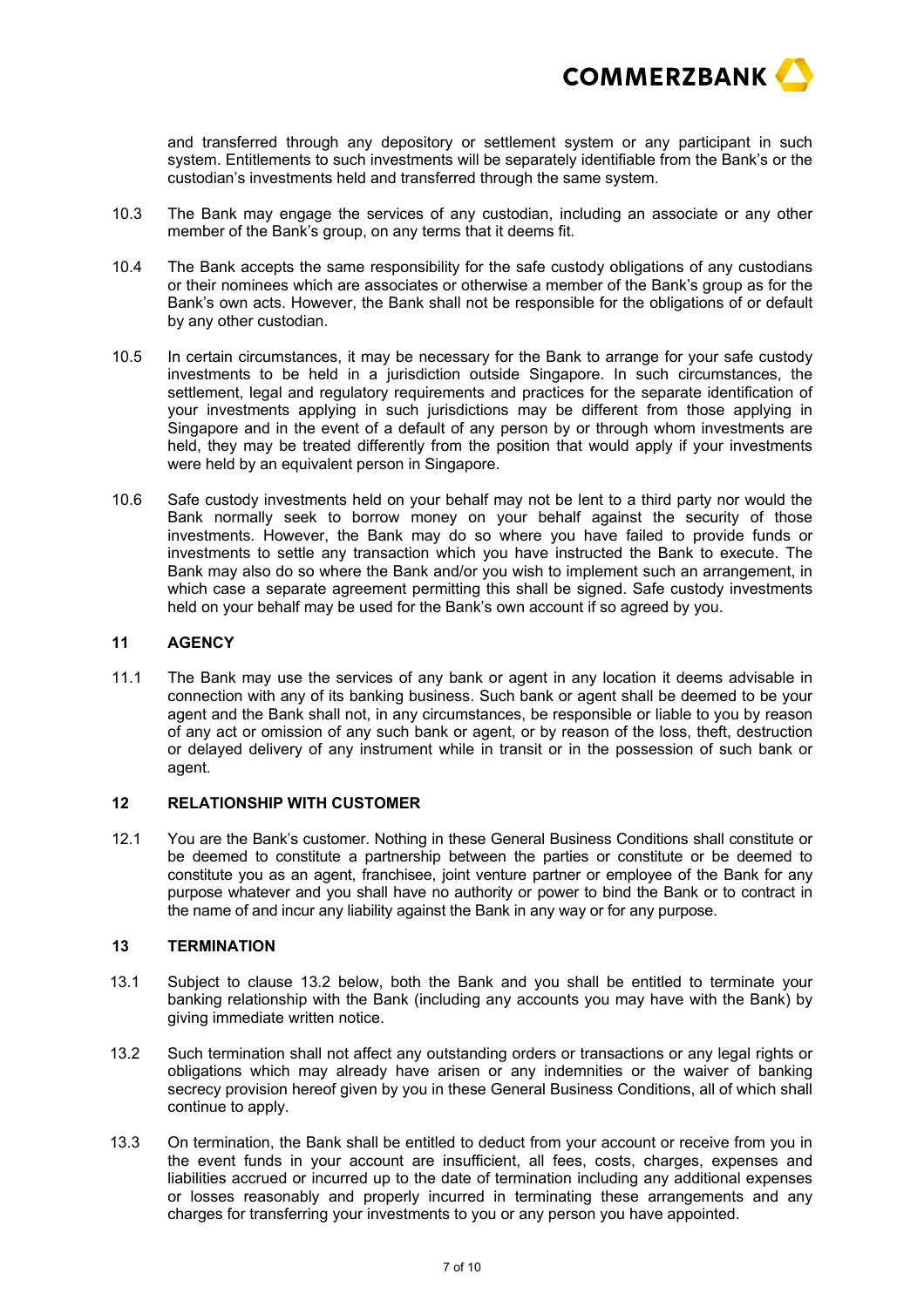

#### **14 FORCE MAJEURE**

14.1 The Bank shall not be liable to you for the non-performance of any obligations hereunder or under any agreement supplemental hereto, by reason of any cause beyond the Bank's control, which shall include, without limitation, war, insurrection, civil commotion, strike, lockout, seizure or confiscation of currency or other assets or other governmental action, any breakdown or failure of communication or computer facilities, any act of God and any event outside the control of the Bank, or any implementation of any laws, by-laws, restrictions, regulations, orders or directives imposed by any authority, regulatory body or government, whether or not having the force of law, which in the Bank's opinion hinders, prevents or renders onerous or illegal the performance by the Bank of its obligations under any agreement or any transaction hereunder.

#### **15 REMEDIES**

15.1 Each of the rights, powers and remedies given to the Bank hereunder or by any agreement governing transactions entered by you with the Bank shall be in addition to all other rights, powers and remedies given to the Bank by virtue of any other security, statute or rule of law or equity, and provided the Bank exercises the rights, powers or remedies given to the Bank hereunder or otherwise in the bona fide belief that you are under a liability to the Bank of any kind, the Bank shall be exempted from liability of any nature whatsoever in respect thereof in the event that such exercise is eventually considered by the Bank or found or adjudged to be wrongful or unjustified.

# **16 WAIVER OF BANKING SECRECY**

16.1 You hereby irrevocably consent and authorise the Bank to furnish, disclose, divulge or reveal any and all relevant information relating to you and any of your account(s), investments and/or transactions with the Bank as and when the Bank is required to do so by applicable law or when the Bank regards such disclosure as strictly necessary to (a) the Bank's head office, any other branches of the Bank and/or the Bank's affiliates and related corporations; (b) any broker, agent, custodian, market exchange or clearing house in connection with any product or service provided by the Bank to you or any transaction entered into between you and the Bank; (c) any nation or government, any state or political subdivision thereof or any entity, authority or agency exercising executive, judicial, regulatory or administrative functions; (d) any prospective assignee or transferee of the Bank in respect of any of its rights and obligations; and (e) any person for whose liabilities and obligations to the Bank you are a surety or have given security.

#### **17 NOTICES**

17.1 Any letter, notice, demand and other communication delivered or sent by facsimile, post or left at your address last notified to the Bank or your electronic mail address as provided to the Bank or to such other address or electronic mail address as you may from time to time notify the Bank or as may appear in the Bank's records shall be deemed to have been received by you: (i) if sent by facsimile transmission, at the time the transmission is completed; (ii) if sent by electronic mail, on the day of despatch; (iii) if sent by courier or by hand, at the time of delivery; and (iv) if sent by post, one Business Day after posting to an address within Singapore, five Business Days after posting to an address within Malaysia and seven Business Days after posting to an address not within Singapore or Malaysia.

# **18 AMENDMENTS & VARIATIONS**

18.1 The Bank may at its discretion and at any time upon notice to you but without the need to obtain your consent add to, alter, vary, modify and/or amend all or any of the terms and conditions in these General Business Conditions and any other agreement supplemental hereto. Such additions, alterations, variations, modifications and amendments (the "Changes") shall take effect thirty calendar days after mailing the same to you at your last recorded address with the Bank or making them available for collection pursuant to your instructions. If you do not accept the Changes, you shall discontinue or cease operating any account you have with the Bank and/or any transactions whatsoever with the Bank. If you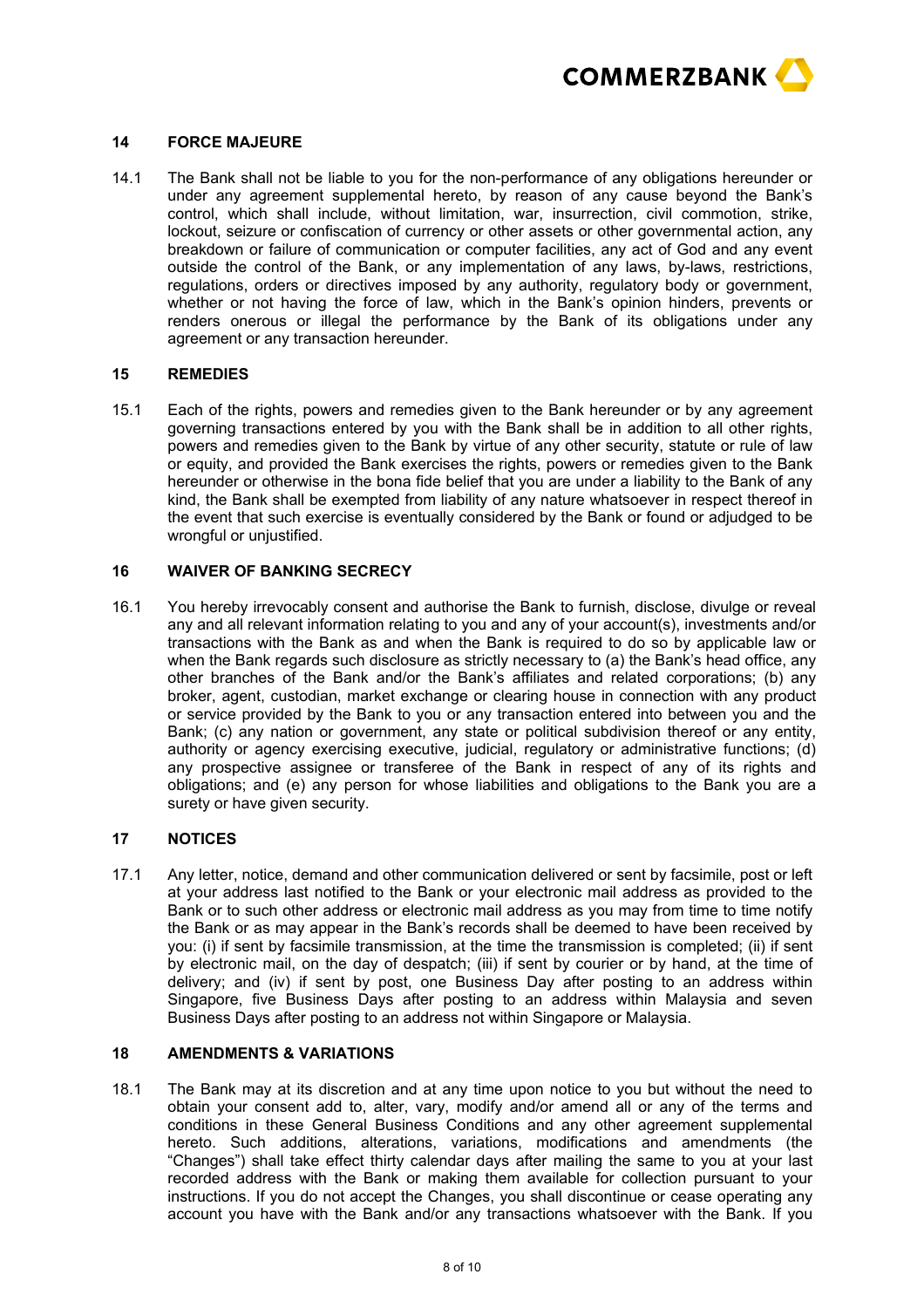

continue to operate the account and/or enter into any transaction with the Bank thereafter, you shall be deemed to have agreed to the Changes without reservations.

# **19 VERIFICATION OF STATEMENTS AND CHANGE IN CLIENT DETAILS**

- 19.1 You shall verify all statements, confirmations and advice sent by the Bank (including by post, telex, facsimile or electronic means) to you. If no objection is raised by you to the Bank in writing within 14 calendar days of the date of the statement, confirmation or advice, such statement, confirmation or advice shall be deemed conclusive and binding against you, and you shall not be entitled to object thereto. However, the Bank shall be entitled (but not obliged) at any time to rectify any error on any statement, confirmation or advice which has been proved to its satisfaction.
- 19.2 You shall immediately notify the Bank if a statement, confirmation or advice is not received by you in the ordinary course of business.
- 19.3 You shall keep the Bank updated in writing as to any change or variation in your particulars or any information relating to your account(s), including without limitation any change of your tax status, contact details and address. You shall also keep the Bank updated in writing as to any change in your signing mandate, authorised signatories or any other instruction mandate in general. The Bank shall not be responsible for any resulting loss (whether of a direct or indirect or consequential nature including without limitation any economic loss or other loss of turnover, profits, business or goodwill) suffered or incurred by you in any way arising out of or as a result of any such change or variation in your particulars or any information relating to your account(s).

## **20 SEVERABILITY**

- 20.1 The invalidity, illegality and unenforceability of any of the clauses of these General Business Conditions shall not prejudice or affect in any way the validity, legality or enforceability of the remaining clauses of the same. Any term or provision of these General Business Conditions that is invalid, illegal or unenforceable in any jurisdiction shall, as to such jurisdiction only, be ineffective to the extent of such invalidity, illegality or unenforceability, without rendering invalid, illegal or unenforceable the remaining terms or provisions of these General Business Conditions in such or any other jurisdiction.
- 20.2 If any provision in these General Business Conditions shall conflict or become inconsistent with any applicable laws or regulations for the time being in force or the rules of any relevant authority or body having jurisdiction over the subject matter of these General Business Conditions or its application, exchange or clearing house, then for such purposes (but no further or otherwise) these General Business Conditions shall be construed as if such provision shall have been modified in such manner as the Bank may in its discretion deem necessary for the purpose of giving the fullest possible legal effect to these General Business Conditions.

# **21 THIRD PARTY**

- 21.1 For avoidance of doubt and subject to the proviso appearing below, it is the intention of the parties that any terms, interests, rights, benefits, defences, exemptions or limitations in these General Business Conditions shall not be enforceable by a third party (save and except for a third party as defined below) pursuant to the Contracts (Rights of Third Parties) Act of Singapore ("the Act), provided always that nothing herein operates to prevent or limit the Bank's right to assign, novate, otherwise confer any benefit or interest in favour of any other party, apart from the Act, the terms, interests, rights and benefits referred to above shall include but are not confined to any banking facilities, advances, loans, financing or any other form of financial accommodation that the Bank provides or may provide under these General Business Conditions.
- 21.2 Provided always that it shall be the intention of the parties that all defences and limitations in these General Business Conditions shall be enforceable by all of the Bank's subsidiaries (whether wholly or partly owned), parent, or branches, whether carrying on business in